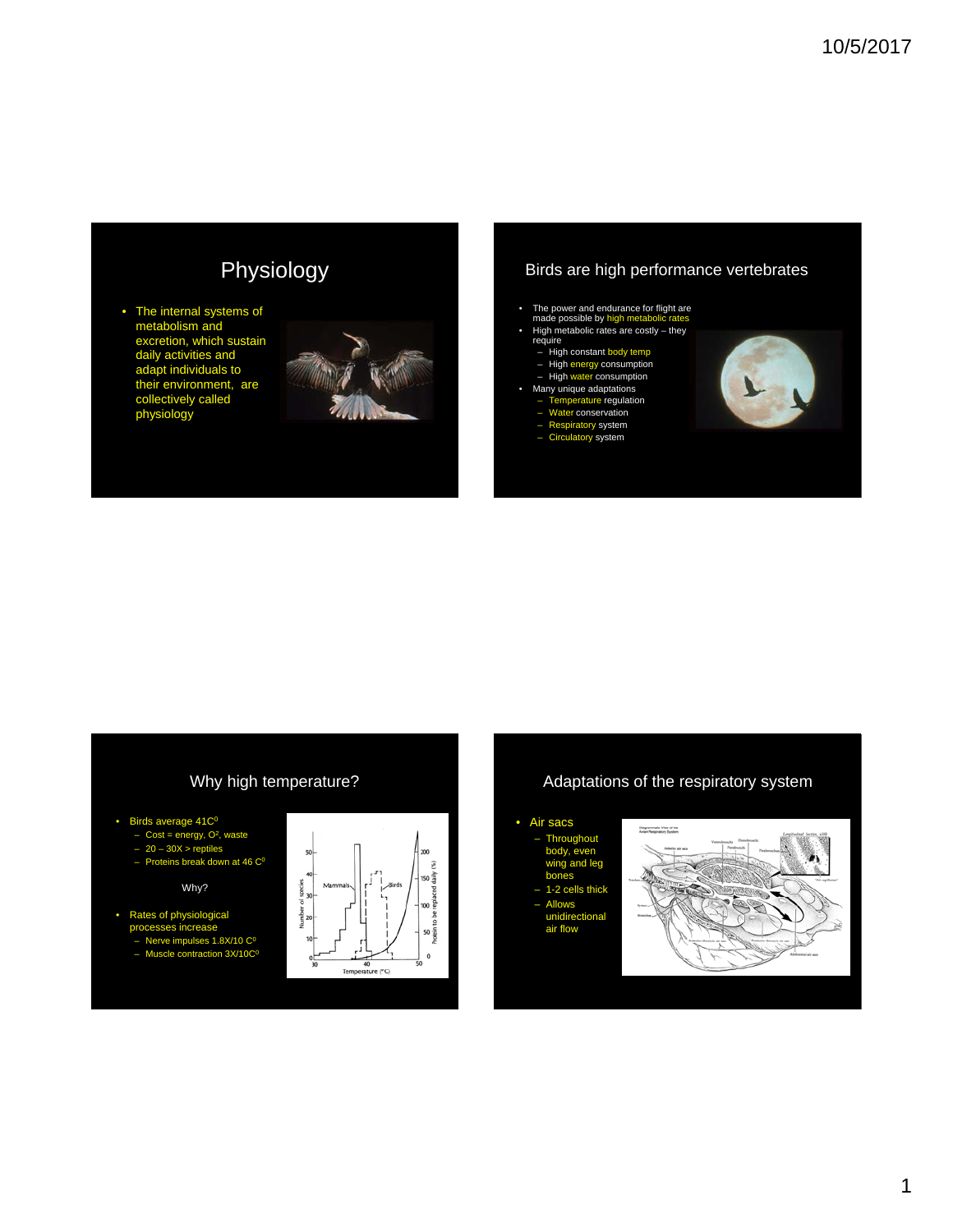### Flow-through lungs

- Two full in/out respirations required before air is exhaled
- Fresh air passes over the lungs continuously



#### Adaptations of the circulatory system

#### • 4-chambered heart

- Compared to mammals
- 50 100% larger
- Heart rates slower but blood flow similar due to larger stroke volume
- Blood pressure 2X higher



#### Metabolic adaptations



- Metabolic rate is inversely related to mass
- The primary cause is the relationship between surface area and volume

#### Temperature regulation

- TNZ metabolic rate does not change with temp
- <LCT metabolic rate increases to raise temp, shivering
- >UCT metabolic rate increases to lower temp, evaporative cooling

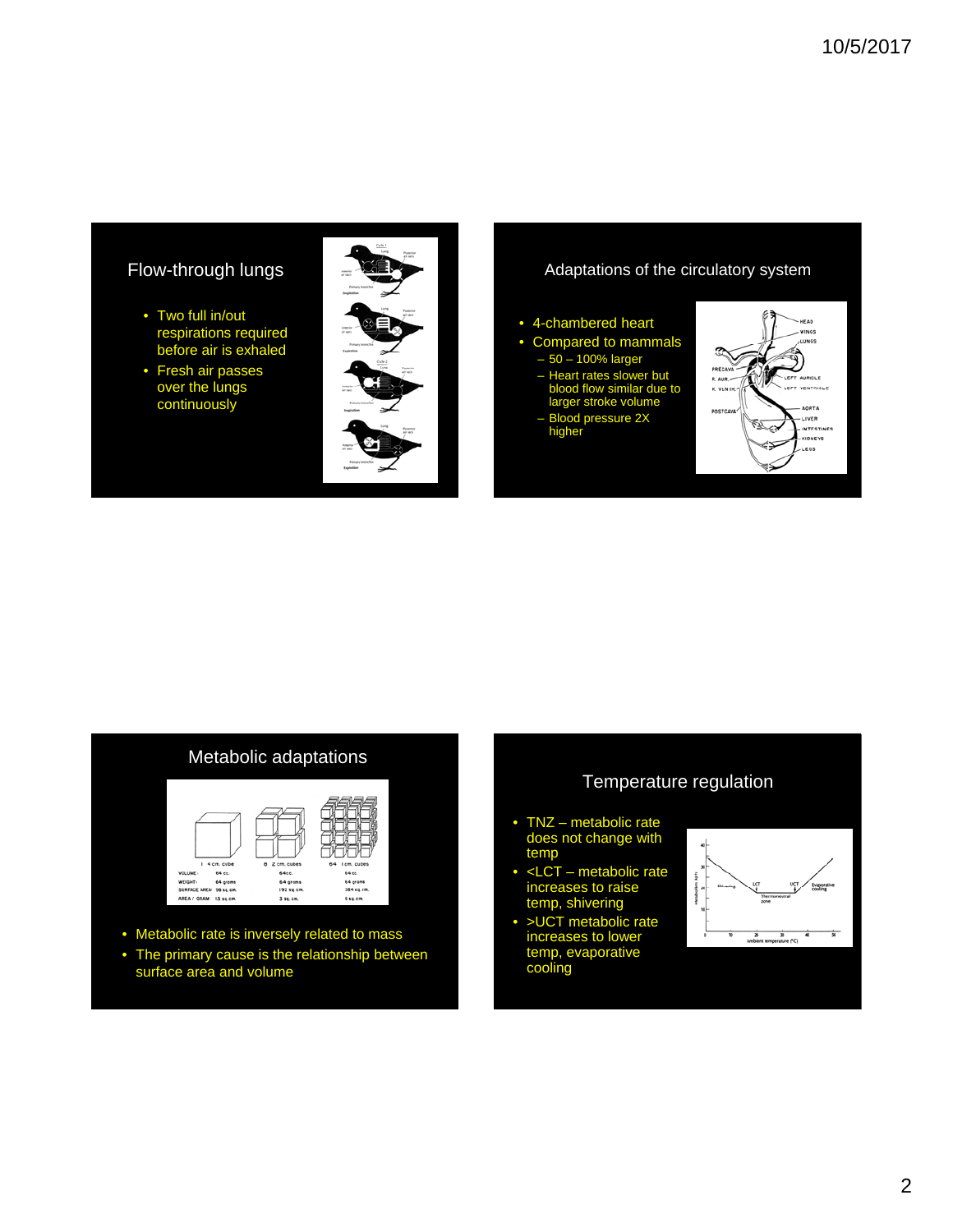

### Response to heat stress

#### • Adaptations

- Evolutionary
- **Behavioral**
- Anatomical
- **Evolutionary** 
	- Downy Woodpecker body size increases with latitude, but birds in hot humid Mississippi Valley smaller than bir<br>lar latitudes to t ar lati east or west





### Response to heat stress

- Behavioral
	- Exposing bend of wing
	- Panting
	- Wetting abdomen
	- Exposing legs
	- Raising or lowering feathers





#### Response to heat stress

- Anatomical
- **Adaptations**
- Gular fluttering
- Shunt and countercurrent blood flow to feet